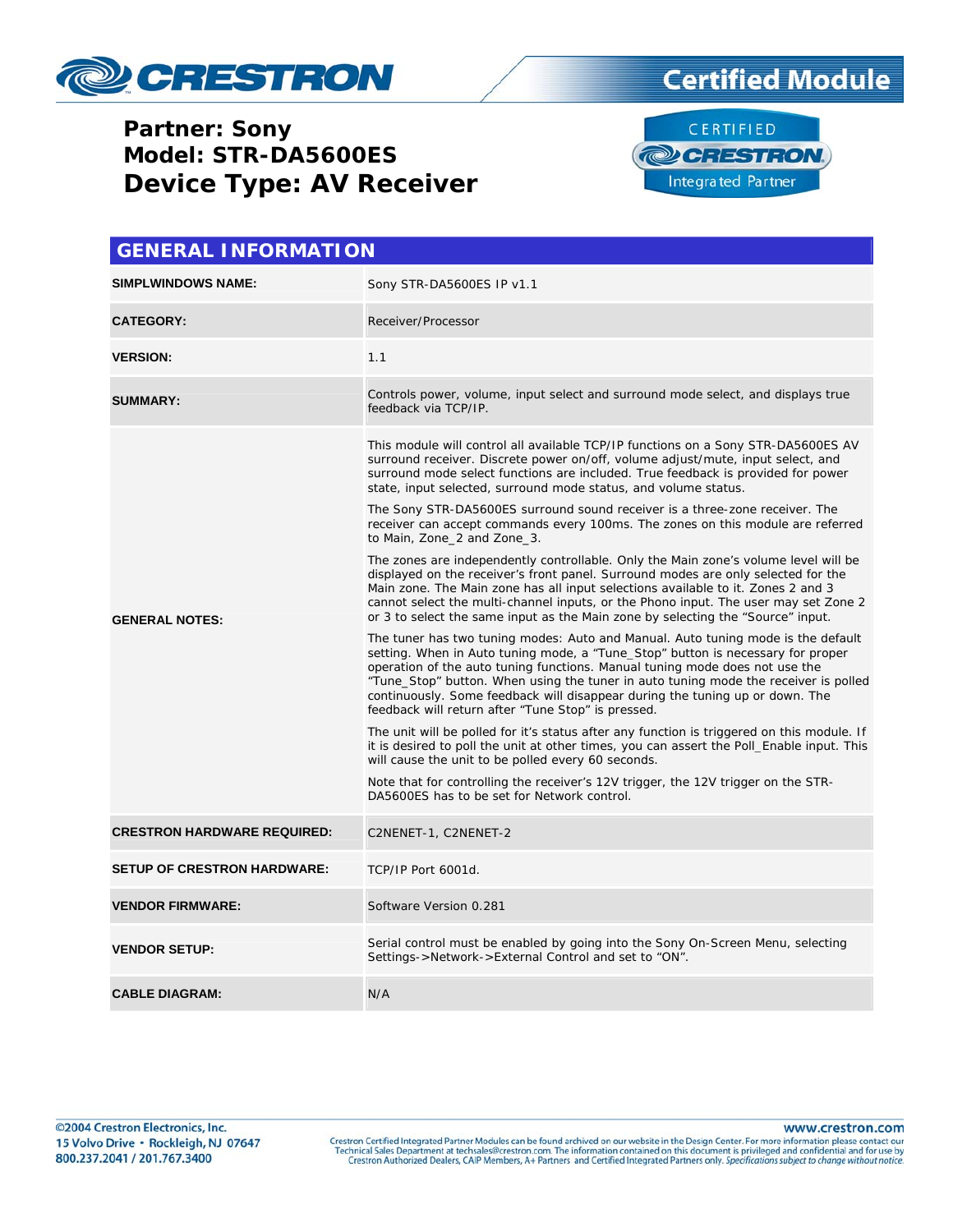

#### **Partner: Sony** Model: STR-DA5600ES **Device Type: AV Receiver**

### **Certified Module**



| <b>CONTROL:</b>                                |   |                                                                                                                                                                                                 |
|------------------------------------------------|---|-------------------------------------------------------------------------------------------------------------------------------------------------------------------------------------------------|
| Main_Power_ <on off="" toggle=""></on>         | D | Pulse to send power commands for main zone.                                                                                                                                                     |
| Zone_2_Power_ <on off="" toggle=""></on>       | D | Pulse to send power commands for zone 2.                                                                                                                                                        |
| Zone_3_Power_ <on off="" toggle=""></on>       | D | Pulse to send power commands for zone 3.                                                                                                                                                        |
| Main_12V_Trigger_ <on off="" toggle=""></on>   | D | Pulse to send commands to control the main zone 12V trigger.                                                                                                                                    |
| Zone_2_12V_Trigger_ <on off="" toggle=""></on> | D | Pulse to send commands to control the zone 2 12V trigger.                                                                                                                                       |
| Zone_3_12V_Trigger_ <on off="" toggle=""></on> | D | Pulse to send commands to control the zone 3 12V trigger.                                                                                                                                       |
| Main_Input_*                                   | D | Pulse to select input for main zone.                                                                                                                                                            |
| Zone_2_Input_*                                 | D | Pulse to select input for zone 2.                                                                                                                                                               |
| Zone_3_Input_*                                 | D | Pulse to select input for zone 3.                                                                                                                                                               |
| Main_Vol_ <up down=""></up>                    | D | Press to adjust main zone volume level.                                                                                                                                                         |
| Main_Vol_Mute_ <on off=""></on>                | D | Pulse to turn main zone mute on or off.                                                                                                                                                         |
| Zone_2_Vol_*                                   | D | Press to adjust zone 2 volume level.                                                                                                                                                            |
| Zone_2_Vol_Mute_ <on off=""></on>              | D | Pulse to turn zone 2 mute on or off.                                                                                                                                                            |
| Surround_*                                     | D | Pulse to select the desired surround mode.                                                                                                                                                      |
| Tune_*                                         | D | Pulse to trigger tuner control functions.                                                                                                                                                       |
| Control_ <am fm="" sirius="" xm="">_Tuner</am> | D | Pulse to select the tuner to be controlled.                                                                                                                                                     |
| Preset_ <up dn=""></up>                        | D | Pulse to scroll up or down through Sirius or XM presets.                                                                                                                                        |
| Category_ <up dn=""></up>                      | D | Pulse to scroll through the available Sirius or XM categories.                                                                                                                                  |
| Category_Mode                                  | D | Pulse to select Sirius or XM category "All" or "One".                                                                                                                                           |
| Key_*                                          | D | Pulse these signals to directly select a Sirius/XM/AM/FM channel or frequency.                                                                                                                  |
| Preset_*                                       | D | Pulse to send the preset selected command for Sirius/XM/AM/FM, and requests the<br>preset name. NOTE: For AM/FM tuner, only presets 1-10 can be recalled.<br>XM/Sirius can recall presets 1-30. |
| GUI_Toggle                                     | D | Pulse to enable or disable GUI mode.                                                                                                                                                            |

©2004 Crestron Electronics, Inc. 15 Volvo Drive · Rockleigh, NJ 07647 800.237.2041 / 201.767.3400

www.crestron.com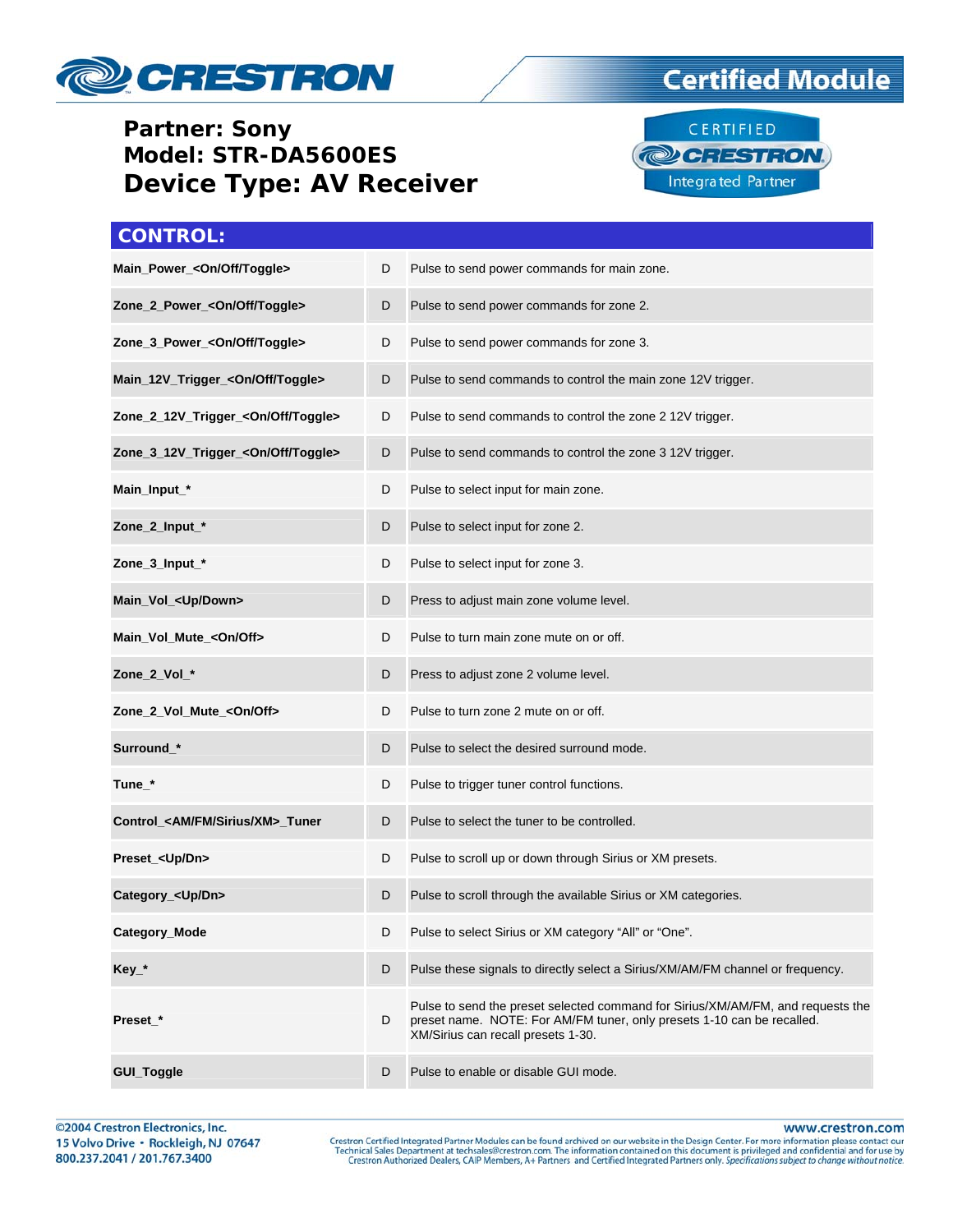# CRESTRON

#### **Partner: Sony** Model: STR-DA5600ES **Device Type: AV Receiver**



**Certified Module** 

| Menu                                       | D              | Pulse to enable/disable menu.                                                                                                                                                |
|--------------------------------------------|----------------|------------------------------------------------------------------------------------------------------------------------------------------------------------------------------|
| <b>Display</b>                             | D              | Press to display the current status of the receiver. While in GUI mode, this will<br>display the menu on the TV screen.                                                      |
| Cursor_ <up down="" left="" right=""></up> | D              | Pulse to select menu items.                                                                                                                                                  |
| <b>Enter</b>                               | D              | Pulse to enter the menu item that was selected by pulsing the<br>Cursor <up down="" left="" right=""> signals.</up>                                                          |
| Return                                     | D              | Pulse to return to the previous menu while the menu is displayed.                                                                                                            |
| Option                                     | D              | Pulse to display and select items from option menus if available.                                                                                                            |
| Quickclick                                 | D              | Use to control components or lighting connected to the receiver.                                                                                                             |
| HDMI Out <a a+b="" b=""></a>               | D              | Pulse to select the HDMI output.                                                                                                                                             |
| Poll Enable                                | D              | Polls the receiver for input, volume level, volume mute, power, tuner frequency,<br>tuner band, preset number, preset name, surround mode, and 12v trigger, for all<br>zones |
| {{TCP/IP Client >> Connect-F}}             | D              | To be connected to the "Connect F" input on the TCP/IP client definition.                                                                                                    |
| {{TCP/IP_Client_>>_status}}                | $\overline{A}$ | To be connected to the "status" input on the TCP/IP client definition that will be<br>communicating with the unit being controlled.                                          |
| $\{ \text{TCP/IP Client} >> RX$ \}$        | S              | To be connected to the "RX\$" input on the TCP/IP client definition that will be<br>communicating with the unit being controlled.                                            |

| <b>FEEDBACK:</b>                        |   |                                         |
|-----------------------------------------|---|-----------------------------------------|
| Main Power Is < On/Off>                 | D | Indicates main zone power status.       |
| Zone 2 Power Is <0n/0ff>                | D | Indicates zone 2 power status.          |
| Zone 3_Power_Is_ <on off=""></on>       | D | Indicates zone 3 power status.          |
| Main_12V_Trigger_Is_ <on off=""></on>   | D | Indicates main zone 12V trigger status. |
| Zone 2_12V_Trigger_Is_<0n/0ff>          | D | Indicates zone 2 12V trigger status.    |
| Zone_3_12V_Trigger_Is_ <on off=""></on> | D | Indicates zone 3 12V trigger status.    |
| Main_Input_Is_*                         | D | Indicates input selected for main zone. |
| Zone $2$ Input Is $*$                   | D | Indicates input selected for zone 2.    |

www.crestron.com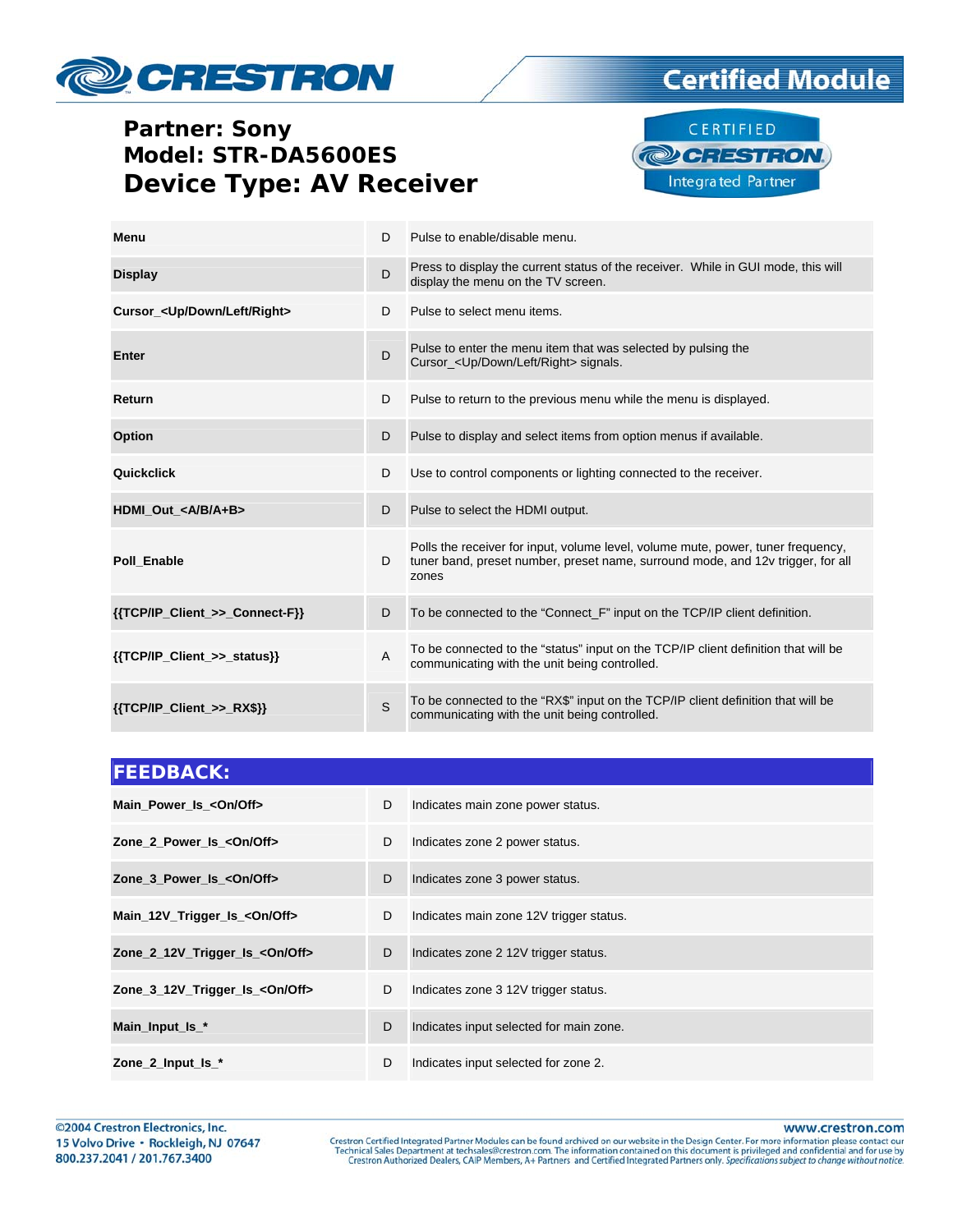## **CRESTRON**

#### **Partner: Sony** Model: STR-DA5600ES **Device Type: AV Receiver**



**Certified Module** 

| Zone_3_Input_Is_*                      | D           | Indicates input selected for zone 3.                                                                                                  |
|----------------------------------------|-------------|---------------------------------------------------------------------------------------------------------------------------------------|
| Main_Vol_Gauge                         | A           | Indicates main volume value for gauge on touchpanel.                                                                                  |
| Main_Vol_Mute_Is_ <on off=""></on>     | D           | Indicates main volume mute status.                                                                                                    |
| Zone_2_Vol_Gauge                       | Α           | Indicates zone 2 volume value for gauge on touchpanel.                                                                                |
| Zone_2_Vol_Mute_Is_ <on off=""></on>   | D           | Indicates zone 2 volume mute status.                                                                                                  |
| Surround_ls_*                          | D           | Indicates surround mode selected.                                                                                                     |
| Freqency_Request                       | A           | Value displaying direct channel/frequency being requested.                                                                            |
| Frequency_Current                      | A           | Indicates frequency selected.                                                                                                         |
| Tune_ <manual auto="">_Active</manual> | D           | Indicates tuner manual or auto status.                                                                                                |
| Tuning_ <up down=""></up>              | D           | Indicates tuner searching up or down.                                                                                                 |
| Tune_ <am fm="">_Active</am>           | D           | Indicates terrestrial tuner in AM or FM mode.                                                                                         |
| Preset_ls_*                            | D           | Indicates currently selected Sirius/XM/AM/FM preset.                                                                                  |
| Preset_Number_Text                     | S           | Displays currently selected Sirius/XM/AM/FM preset number.                                                                            |
| Preset_Name_Text                       | S           | Displays currently selected Sirius/XM/AM/FM preset name.                                                                              |
| $XM^*$                                 | D           | XM status feedback.                                                                                                                   |
| $XM$ $^*$ Text                         | S           | Displays XM current Channel/Category/Artist/Song Title information.                                                                   |
| Sirius_*                               | D           | Sirius status feedback.                                                                                                               |
| Sirius_*_Text                          | S           | Displays Sirius current Channel/Category/Artist/Song Title/Composer information.                                                      |
| <b>Connected</b>                       | D           | High to indicate that there is an IP connection to the unit.                                                                          |
| <b>Connection_Status_Text</b>          | S           | Indicates the current IP connection status to the unit.                                                                               |
| {{Connect_>>_TCP/IP_Client}}           | D           | To be connected to the "Connect" output on the TCP/IP client definition that will be<br>communicating with the unit being controlled. |
| ${TX$_{->}>_{T}TCP/IP_{Client}}$       | $\mathsf S$ | To be connected to the "TX\$" output on the TCP/IP client definition that will be<br>communicating with the unit being controlled.    |

www.crestron.com